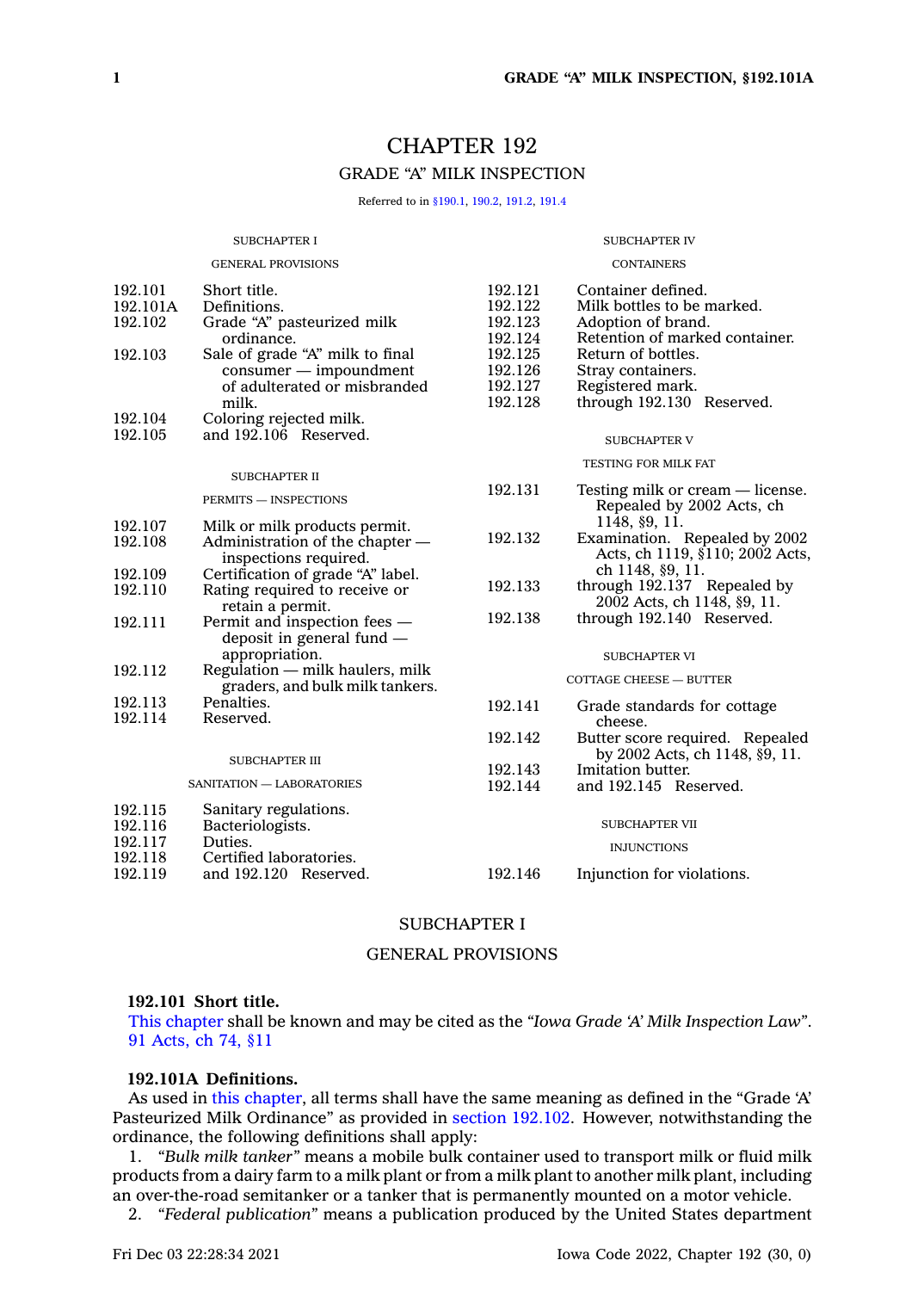of health and human services including the United States public health service and United States food and drug administration.

3. *"Milk grader"* means <sup>a</sup> person, including dairy industry milk intake personnel, other than <sup>a</sup> milk hauler, who collects <sup>a</sup> milk sample from <sup>a</sup> bulk tank or <sup>a</sup> bulk milk tanker.

4. *"Milk hauler"* means <sup>a</sup> person who takes farm samples or transports raw milk or raw milk products to or from <sup>a</sup> milk plant, receiving station, or transfer station, including <sup>a</sup> dairy industry milk field person. However, <sup>a</sup> milk hauler does not include <sup>a</sup> person who drives <sup>a</sup> bulk milk tanker, if the person does not take <sup>a</sup> milk sample or handle raw milk or raw milk products.

97 [Acts,](https://www.legis.iowa.gov/docs/acts/1997/CH0094.pdf) ch 94, §1; 2001 [Acts,](https://www.legis.iowa.gov/docs/acts/2001/CH0129.pdf) ch 129, §3; 2003 [Acts,](https://www.legis.iowa.gov/docs/acts/2003/CH0044.pdf) ch 44, §44; 2004 Acts, ch [1082,](https://www.legis.iowa.gov/docs/acts/2004/CH1082.pdf) §12; 2015 [Acts,](https://www.legis.iowa.gov/docs/acts/2015/CH0103.pdf) ch 103, §4

Referred to in [§194.3](https://www.legis.iowa.gov/docs/code/194.3.pdf) Further definitions, see [§189.1](https://www.legis.iowa.gov/docs/code/189.1.pdf), 191.4(2)

## **192.102 Grade "A" pasteurized milk ordinance.**

The department shall adopt rules incorporating or incorporating by reference the federal publication entitled "Grade 'A' Pasteurized Milk Ordinance". If the ordinance specifies that compliance with <sup>a</sup> provision of the ordinance's appendices is mandatory, the department shall also adopt that provision. The department shall not amend the ordinance, unless the department explains each amendment and reasons for the amendment in the Iowa administrative bulletin when the rules are required to be published pursuant to [chapter](https://www.legis.iowa.gov/docs/code//17A.pdf) 17A. The department shall administer this [chapter](https://www.legis.iowa.gov/docs/code//192.pdf) consistent with the provisions of the ordinance.

91 [Acts,](https://www.legis.iowa.gov/docs/acts/1991/CH0074.pdf) ch 74, §12; 94 Acts, ch [1198,](https://www.legis.iowa.gov/docs/acts/94/CH1198.pdf) §39; 97 [Acts,](https://www.legis.iowa.gov/docs/acts/97/CH0033.pdf) ch 33, §6; 2001 [Acts,](https://www.legis.iowa.gov/docs/acts/2001/CH0129.pdf) ch 129, §4; [2003](https://www.legis.iowa.gov/docs/acts/2003/CH0044.pdf) [Acts,](https://www.legis.iowa.gov/docs/acts/2003/CH0044.pdf) ch 44, §45; 2004 Acts, ch [1082,](https://www.legis.iowa.gov/docs/acts/2004/CH1082.pdf) §13; 2006 Acts, ch [1030,](https://www.legis.iowa.gov/docs/acts/2006/CH1030.pdf) §19; 2015 [Acts,](https://www.legis.iowa.gov/docs/acts/2015/CH0103.pdf) ch 103, §5 Referred to in [§189.1](https://www.legis.iowa.gov/docs/code/189.1.pdf), [190.14](https://www.legis.iowa.gov/docs/code/190.14.pdf), [191.9](https://www.legis.iowa.gov/docs/code/191.9.pdf), [192.101A](https://www.legis.iowa.gov/docs/code/192.101A.pdf), [192.110](https://www.legis.iowa.gov/docs/code/192.110.pdf), [194.3](https://www.legis.iowa.gov/docs/code/194.3.pdf)

## **192.103 Sale of grade "A" milk to final consumer — impoundment of adulterated or misbranded milk.**

1. Only grade "A" pasteurized milk and milk products shall be sold to the final consumer, or to restaurants, soda fountains, grocery stores, or similar establishments. However, in an emergency, the sale of pasteurized milk and milk products which have not been graded, or the grade of which is unknown, may be authorized by the secretary, in which case, such products shall be labeled "ungraded".

2. No person shall within the state produce, provide, sell, offer, or expose for sale, or have in possession with intent to sell, any milk or milk product which is adulterated or misbranded. However, in an emergency, the sale of pasteurized milk and milk products which have not been graded, or the grade of which is unknown, may be authorized by the secretary, in which case such products shall be labeled "ungraded".

3. Any adulterated or misbranded milk or milk product may be impounded by the secretary or authorized municipal corporation and disposed of in accordance with applicable laws or regulations.

[C24, 27, 31, 35, 39, §**3077;** C46, 50, 54, 58, 62, 66, §192.10; C71, 73, 75, 77, 79, 81, §192.11] 88 Acts, ch [1152,](https://www.legis.iowa.gov/docs/acts/1988/CH1152.pdf) §2; 91 [Acts,](https://www.legis.iowa.gov/docs/acts/1991/CH0074.pdf) ch 74, §14 CS91, §192.103

2017 [Acts,](https://www.legis.iowa.gov/docs/acts/2017/CH0054.pdf) ch 54, §76; 2018 Acts, ch [1041,](https://www.legis.iowa.gov/docs/acts/2018/CH1041.pdf) §52

#### **192.104 Coloring rejected milk.**

A milk hauler or <sup>a</sup> milk grader may mix <sup>a</sup> harmless coloring matter in rejected milk to prevent the rejected milk from being offered for sale.

[C54, 58, 62, 66, §192.41; C71, 73, 75, 77, 79, 81, §192.64] CS91, §192.104 97 [Acts,](https://www.legis.iowa.gov/docs/acts/1997/CH0094.pdf) ch 94, §2

**192.105 and 192.106** Reserved.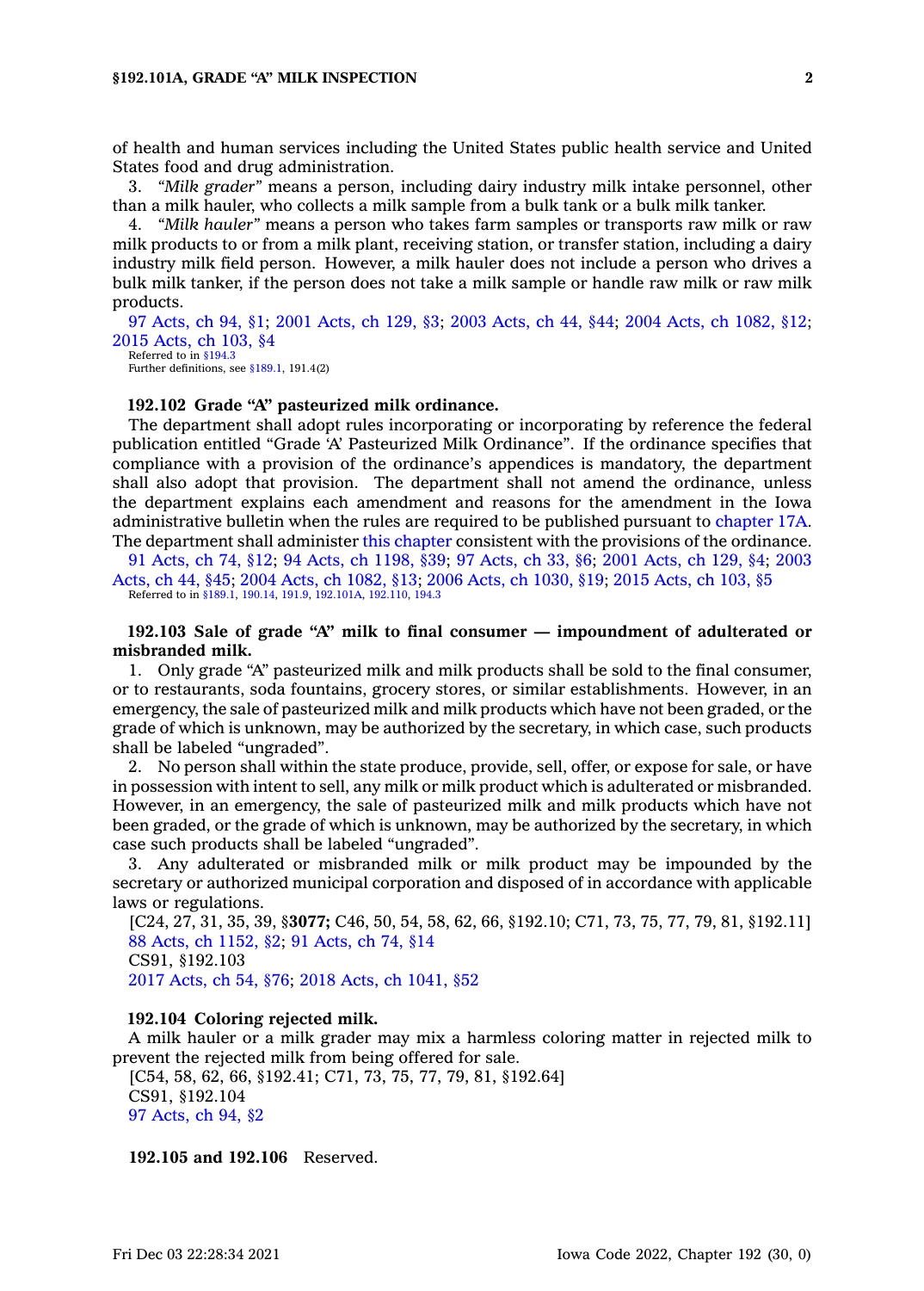## SUBCHAPTER II

## PERMITS — INSPECTIONS

## **192.107 Milk or milk products permit.**

1. A person who does not possess <sup>a</sup> permit issued by the department shall not bring, send, or receive into the state for sale, or sell, offer for sale, or store any milk or milk product as provided in this [chapter](https://www.legis.iowa.gov/docs/code//192.pdf) and in [chapters](https://www.legis.iowa.gov/docs/code//190.pdf) 190 and [191](https://www.legis.iowa.gov/docs/code//191.pdf). However, the department may exempt from this requirement grocery stores, restaurants, soda fountains, or similar establishments where milk or <sup>a</sup> milk product is served or sold at retail, but not processed.

2. Only <sup>a</sup> person who complies with the requirements of this [chapter](https://www.legis.iowa.gov/docs/code//192.pdf) and [chapters](https://www.legis.iowa.gov/docs/code//190.pdf) 190 and [191](https://www.legis.iowa.gov/docs/code//191.pdf) shall be entitled to receive and retain <sup>a</sup> permit from the department. Permits shall not be transferable with respect to persons or locations.

3. The department shall suspend <sup>a</sup> permit whenever there is reason to believe that <sup>a</sup> public health hazard exists, whenever the permit holder has violated any of the requirements of this [chapter](https://www.legis.iowa.gov/docs/code//192.pdf), [chapter](https://www.legis.iowa.gov/docs/code//190.pdf) 190, or [chapter](https://www.legis.iowa.gov/docs/code//191.pdf) 191, or whenever the permit holder has interfered with the department in the performance of its duties. However, where the milk or milk product involved creates, or appears to create, an imminent hazard to the public health, or in any case of <sup>a</sup> willful refusal to permit authorized inspection, the department shall serve upon the holder <sup>a</sup> written notice of intent to suspend the permit. The notice shall specify with particularity the violations in question and afford the holder such reasonable opportunity to correct such violations as may be agreed to by the parties, or in the absence of agreement, established by the secretary before making any order of suspension effective. A suspension of permit shall remain in effect until the violation has been corrected to the satisfaction of the department. As used in this [section](https://www.legis.iowa.gov/docs/code/192.107.pdf), the terms *"public health hazard"* and *"imminent hazard"* shall be defined by rules adopted by the department. The rules shall include examples of public health hazards and imminent hazards.

4. Upon written application of any person whose permit has been suspended, or upon application within forty-eight hours of any person who has been served with <sup>a</sup> notice of intention to suspend, and in the latter case before suspension, the department shall within seventy-two hours proceed to <sup>a</sup> hearing to ascertain the facts of such violation or interference and upon evidence presented at such hearing shall affirm, modify, or rescind the suspension or intention to suspend.

5. Upon repeated violation, the department may revoke <sup>a</sup> permit following reasonable notice to the permit holder and an opportunity for <sup>a</sup> hearing. This [section](https://www.legis.iowa.gov/docs/code/192.107.pdf) is not intended to preclude the institution of <sup>a</sup> court action provided in this [chapter](https://www.legis.iowa.gov/docs/code//192.pdf), [chapter](https://www.legis.iowa.gov/docs/code//190.pdf) 190, or [chapter](https://www.legis.iowa.gov/docs/code//191.pdf) 191.

6. The provisions of this [section](https://www.legis.iowa.gov/docs/code/192.107.pdf) are intended for the regulation of the production, processing, labeling, and distribution of grade "A" milk and grade "A" milk products under sanitary requirements which are uniform throughout the state.

[C71, 73, 75, 77, 79, 81, §192.5] 91 [Acts,](https://www.legis.iowa.gov/docs/acts/1991/CH0074.pdf) ch 74, §13 CS91, §192.107 2016 Acts, ch [1011,](https://www.legis.iowa.gov/docs/acts/2016/CH1011.pdf) §121 Referred to in [§192.108](https://www.legis.iowa.gov/docs/code/192.108.pdf), [192.109](https://www.legis.iowa.gov/docs/code/192.109.pdf), [192.110](https://www.legis.iowa.gov/docs/code/192.110.pdf)

## **192.108 Administration of the chapter — inspections required.**

The department shall administer this [chapter](https://www.legis.iowa.gov/docs/code//192.pdf) and rules adopted pursuant to this [chapter](https://www.legis.iowa.gov/docs/code//192.pdf). The department is responsible for the inspection of <sup>a</sup> dairy farm, milk plant, transfer station, or receiving station to ensure compliance with this [chapter](https://www.legis.iowa.gov/docs/code//192.pdf) and [chapters](https://www.legis.iowa.gov/docs/code//190.pdf) 190 and [191](https://www.legis.iowa.gov/docs/code//191.pdf). The department may enter into an inspection contract with <sup>a</sup> person qualified to perform inspection services if the agreement for the services is cost-effective and the quality of inspection ensures compliance with state and federal law. A person entering into an inspection contract with the department for the purpose of inspecting premises, taking samples, or testing samples, shall be deemed to be an agent of the department, and shall have the same authority under this [chapter](https://www.legis.iowa.gov/docs/code//192.pdf) provided to the department, unless the contract specifies otherwise. The department shall review inspection services performed by <sup>a</sup> person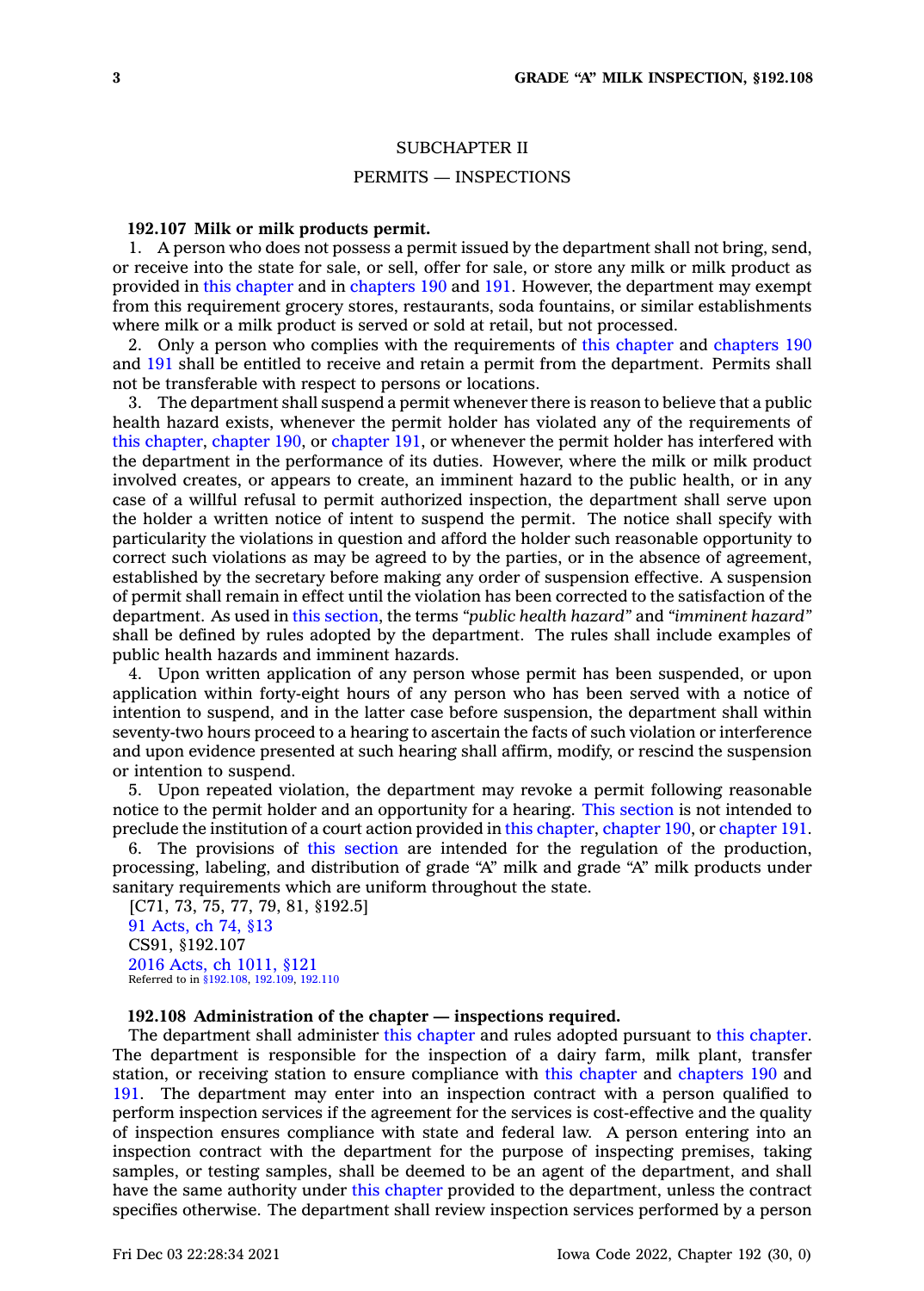under an inspection contract to ensure quality cost-effective inspections. If <sup>a</sup> person is acting in <sup>a</sup> manner which is inconsistent with the provisions of the applicable chapter or contract, the department may revoke the inspection contract after notice and hearing, in the manner described for permit revocation in section [192.107](https://www.legis.iowa.gov/docs/code/192.107.pdf) and perform such acts as are necessary to enforce this [chapter](https://www.legis.iowa.gov/docs/code//192.pdf). Except as provided in this [chapter](https://www.legis.iowa.gov/docs/code//192.pdf) or [chapter](https://www.legis.iowa.gov/docs/code//194.pdf) 194, <sup>a</sup> person shall not charge <sup>a</sup> milk plant, receiving station, or transfer station <sup>a</sup> fee for inspection relating to milk or milk products.

88 Acts, ch [1152,](https://www.legis.iowa.gov/docs/acts/1988/CH1152.pdf) §6 C89, §192.48 91 [Acts,](https://www.legis.iowa.gov/docs/acts/1991/CH0074.pdf) ch 74, §19 CS91, §192.108 97 [Acts,](https://www.legis.iowa.gov/docs/acts/1997/CH0094.pdf) ch 94, §3 Referred to in [§190.14,](https://www.legis.iowa.gov/docs/code/190.14.pdf) [191.9](https://www.legis.iowa.gov/docs/code/191.9.pdf), [192.110](https://www.legis.iowa.gov/docs/code/192.110.pdf)

#### **192.109 Certification of grade "A" label.**

The department of agriculture and land stewardship shall annually survey and certify all milk labeled grade "A" pasteurized and grade "A" raw milk for pasteurization, and, in the event <sup>a</sup> survey shows the requirements for production, processing, and distribution for such grade are not being complied with, the fact thereof shall be certified by the department to the secretary of agriculture who shall proceed with the provisions of section [192.107](https://www.legis.iowa.gov/docs/code/192.107.pdf) for suspending the permit of the violator or who, if the secretary did not issue such permit, shall withdraw the grade "A" declared on the label.

[C71, 73, 75, 77, 79, 81, §192.31] CS91, §192.109 2011 [Acts,](https://www.legis.iowa.gov/docs/acts/2011/CH0089.pdf) ch 89, §1

#### **192.110 Rating required to receive or retain <sup>a</sup> permit.**

A person shall not receive or retain <sup>a</sup> permit under section [192.107](https://www.legis.iowa.gov/docs/code/192.107.pdf), unless both of the following conditions are satisfied:

1. The person has <sup>a</sup> pasteurized milk and milk products sanitation compliance rating of ninety percent or more as calculated according to the rating system as contained in rules adopted by the department incorporating or incorporating by reference the federal publications entitled "Procedures Governing the Cooperative State-Public Health Service/Food and Drug Administration Program of the National Conference on Interstate Milk Shipments" and "Methods of Making Sanitation Ratings of Milk Shippers". A copy of each publication shall be on file with the department or in the office of the person subject to an inspection contract as provided in section [192.108](https://www.legis.iowa.gov/docs/code/192.108.pdf).

2. The facilities and equipment used to produce, store, or transport milk or milk products comply with requirements of the "Grade 'A' Pasteurized Milk Ordinance" as provided in section [192.102](https://www.legis.iowa.gov/docs/code/192.102.pdf).

[C71, 73, 75, 77, 79, 81, §192.33; 81 [Acts,](https://www.legis.iowa.gov/docs/acts/1981/CH0072.pdf) ch 72, §6] 90 Acts, ch [1168,](https://www.legis.iowa.gov/docs/acts/1990/CH1168.pdf) §33; 91 [Acts,](https://www.legis.iowa.gov/docs/acts/91/CH0074.pdf) ch 74, §18 CS91, §192.110

93 [Acts,](https://www.legis.iowa.gov/docs/acts/1993/CH0132.pdf) ch 132, §1; 94 Acts, ch [1198,](https://www.legis.iowa.gov/docs/acts/94/CH1198.pdf) §40; 97 [Acts,](https://www.legis.iowa.gov/docs/acts/97/CH0033.pdf) ch 33, §7; 97 [Acts,](https://www.legis.iowa.gov/docs/acts/97/CH0094.pdf) ch 94, §4; 2001 [Acts,](https://www.legis.iowa.gov/docs/acts/2001/CH0129.pdf) ch [129,](https://www.legis.iowa.gov/docs/acts/2001/CH0129.pdf) §5; 2003 [Acts,](https://www.legis.iowa.gov/docs/acts/2003/CH0044.pdf) ch 44, §46; 2004 Acts, ch [1082,](https://www.legis.iowa.gov/docs/acts/2004/CH1082.pdf) §14; 2015 [Acts,](https://www.legis.iowa.gov/docs/acts/2015/CH0103.pdf) ch 103, §6; 2016 [Acts,](https://www.legis.iowa.gov/docs/acts/2016/CH1073.pdf) ch [1073,](https://www.legis.iowa.gov/docs/acts/2016/CH1073.pdf) §62

#### **192.111 Permit and inspection fees — deposit in general fund — appropriation.**

1. The department shall issue and renew permits under this [subsection](https://www.legis.iowa.gov/docs/code/192.111.pdf) as provided by rules adopted by the department. A permit, unless earlier revoked, is valid until the second July 1 following the issuance or renewal. The department shall establish and assess the fees for the issuance and renewal of permits annually as provided in this [subsection](https://www.legis.iowa.gov/docs/code/192.111.pdf). A permit fee for the renewal period shall be due on the date that the permit expires. Except as otherwise provided in this [section](https://www.legis.iowa.gov/docs/code/192.111.pdf), all of the following shall apply:

*a.* The following persons must receive <sup>a</sup> permit from and pay an accompanying permit fee to the department: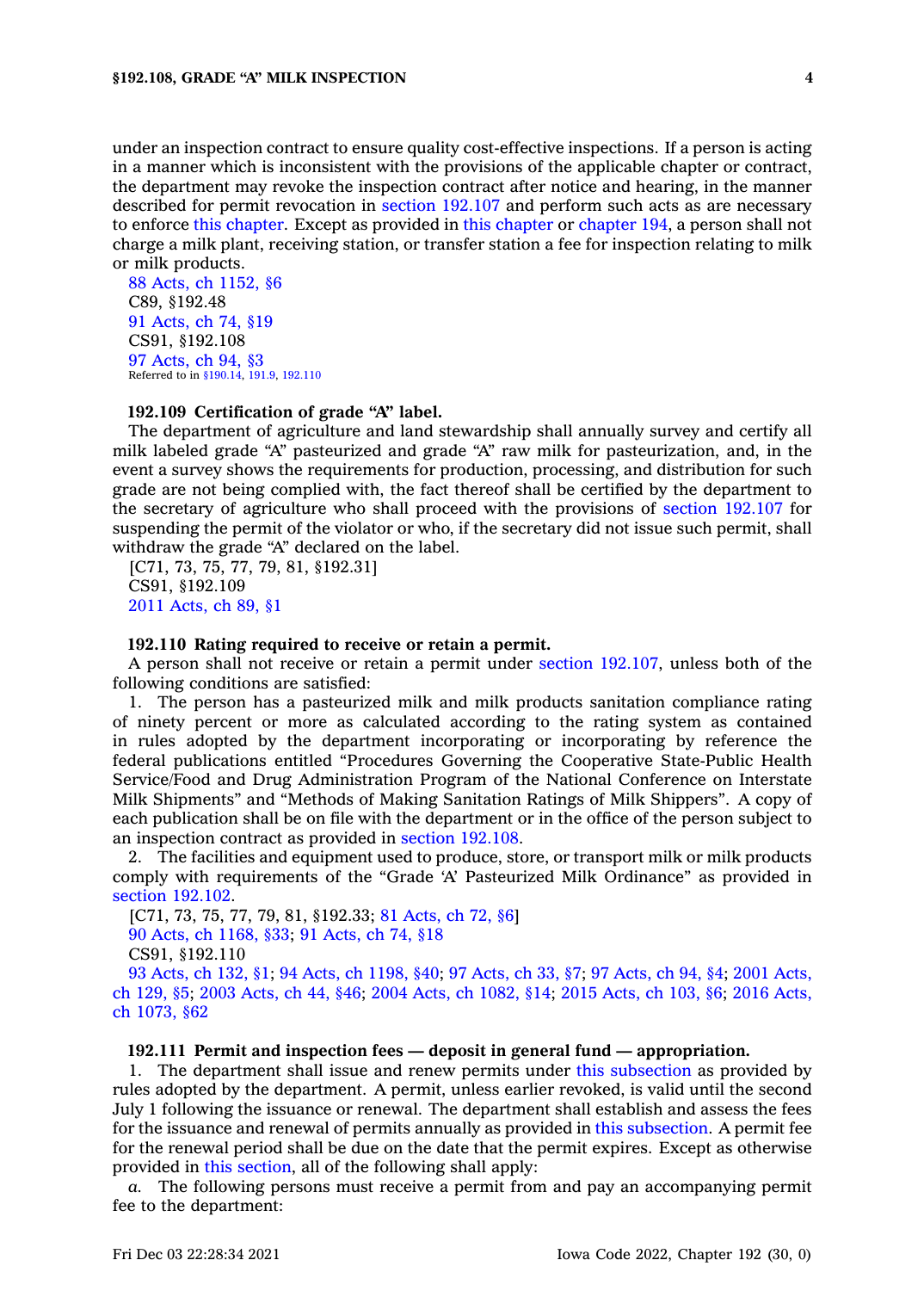(1) A milk plant other than <sup>a</sup> receiving station which must obtain <sup>a</sup> milk plant permit and pay <sup>a</sup> permit fee not greater than two thousand dollars.

(2) A transfer station which must obtain <sup>a</sup> transfer station permit and pay <sup>a</sup> permit fee not greater than four hundred dollars.

(3) A receiving station other than <sup>a</sup> milk plant which must obtain <sup>a</sup> receiving station permit and pay <sup>a</sup> permit fee of not greater than four hundred dollars.

(4) A milk hauler which must obtain <sup>a</sup> milk hauler permit and pay <sup>a</sup> permit fee not greater than twenty dollars.

(5) A milk grader which must obtain <sup>a</sup> milk grader permit and pay <sup>a</sup> license fee not greater than twenty dollars.

*b.* A bulk milk tanker must operate pursuant to <sup>a</sup> bulk milk tanker permit obtained from the department. The person obtaining the permit must pay <sup>a</sup> permit fee not greater than fifty dollars.

*c.* The following fees, which shall be in addition to any fee required to accompany <sup>a</sup> permit as required in this [section](https://www.legis.iowa.gov/docs/code/192.111.pdf), shall be assessed:

(1) A reinspection fee that shall be paid by <sup>a</sup> person holding <sup>a</sup> permit under this [subsection](https://www.legis.iowa.gov/docs/code/192.111.pdf) for which reinspection is required as <sup>a</sup> condition of retaining the permit. The amount of the reinspection fee shall not be more than forty dollars for each such reinspection.

(2) A resealing fee that shall be paid by <sup>a</sup> person holding <sup>a</sup> milk plant permit, for resealing <sup>a</sup> milk plant's pasteurizer. The amount of the resealing fee shall not be more than one hundred dollars for each such resealing.

*d.* A person who renews <sup>a</sup> permit and submits any accompanying renewal fee under [this](https://www.legis.iowa.gov/docs/code/192.111.pdf) [subsection](https://www.legis.iowa.gov/docs/code/192.111.pdf) more than thirty days after the date that the renewal period expires shall pay <sup>a</sup> late fee. The amount of the late fee shall be equal to ten percent of the permit renewal fee. However, in no instance shall the late fee be less than twenty-five dollars.

2. A purchaser of milk from <sup>a</sup> grade "A" milk producer shall pay an inspection fee not greater than one point five cents per hundredweight. The fee shall be payable monthly to the department in <sup>a</sup> manner prescribed by the secretary.

3. Fees collected under this [section](https://www.legis.iowa.gov/docs/code/192.111.pdf) and [section](https://www.legis.iowa.gov/docs/code/194.20.pdf) 194.20 shall be deposited in the general fund of the state. All moneys deposited under this [section](https://www.legis.iowa.gov/docs/code/192.111.pdf) are appropriated to the department for the costs of inspection, sampling, analysis, and other expenses necessary for the administration of this [chapter](https://www.legis.iowa.gov/docs/code//192.pdf) and [chapter](https://www.legis.iowa.gov/docs/code//194.pdf) 194, and shall be subject to the requirements of [section](https://www.legis.iowa.gov/docs/code/8.60.pdf) 8.60.

88 Acts, ch [1152,](https://www.legis.iowa.gov/docs/acts/1988/CH1152.pdf) §5 C89, §192.47 91 Acts, ch 260, [§1214](https://www.legis.iowa.gov/docs/acts/1991/CH0260.pdf) CS91, §192.111 92 Acts, ch [1163,](https://www.legis.iowa.gov/docs/acts/1992/CH1163.pdf) §46; 93 [Acts,](https://www.legis.iowa.gov/docs/acts/93/CH0131.pdf) ch 131, §5; 94 Acts, ch [1107,](https://www.legis.iowa.gov/docs/acts/94/CH1107.pdf) §38; 97 [Acts,](https://www.legis.iowa.gov/docs/acts/97/CH0094.pdf) ch 94, §5; [2002](https://www.legis.iowa.gov/docs/acts/2002/CH1148.pdf) Acts, ch [1148,](https://www.legis.iowa.gov/docs/acts/2002/CH1148.pdf) §1, 2, 11; 2015 [Acts,](https://www.legis.iowa.gov/docs/acts/2015/CH0103.pdf) ch 103, §7 Referred to in [§192.113](https://www.legis.iowa.gov/docs/code/192.113.pdf), [194.3A](https://www.legis.iowa.gov/docs/code/194.3A.pdf), [194.18](https://www.legis.iowa.gov/docs/code/194.18.pdf), [194.20](https://www.legis.iowa.gov/docs/code/194.20.pdf)

## **192.112 Regulation — milk haulers, milk graders, and bulk milk tankers.**

The department shall adopt rules pursuant to [chapter](https://www.legis.iowa.gov/docs/code//17A.pdf) 17A which provide standards for milk haulers, milk graders, and bulk milk tankers. The standards shall include, but need not be limited to, all of the following:

- 1. The construction of bulk milk tankers.
- 2. The cleaning, maintenance, and sanitization of bulk milk tankers.
- 3. Recordkeeping relating to the use and cleaning of bulk milk tankers.
- 4. Supplies needed to perform the duties of milk hauling and milk grading.

5. Proper milk hauling and milk grading procedures, including but not limited to sanitation, the examination and measurement of milk, the handling of milk, and the taking and handling of milk samples.

- 6. Recordkeeping required for milk haulers and milk graders.
- 7. Ongoing training requirements, if any, for milk haulers and milk graders.
- 97 [Acts,](https://www.legis.iowa.gov/docs/acts/1997/CH0094.pdf) ch 94, §6; 2002 Acts, ch [1148,](https://www.legis.iowa.gov/docs/acts/2002/CH1148.pdf) §3, 11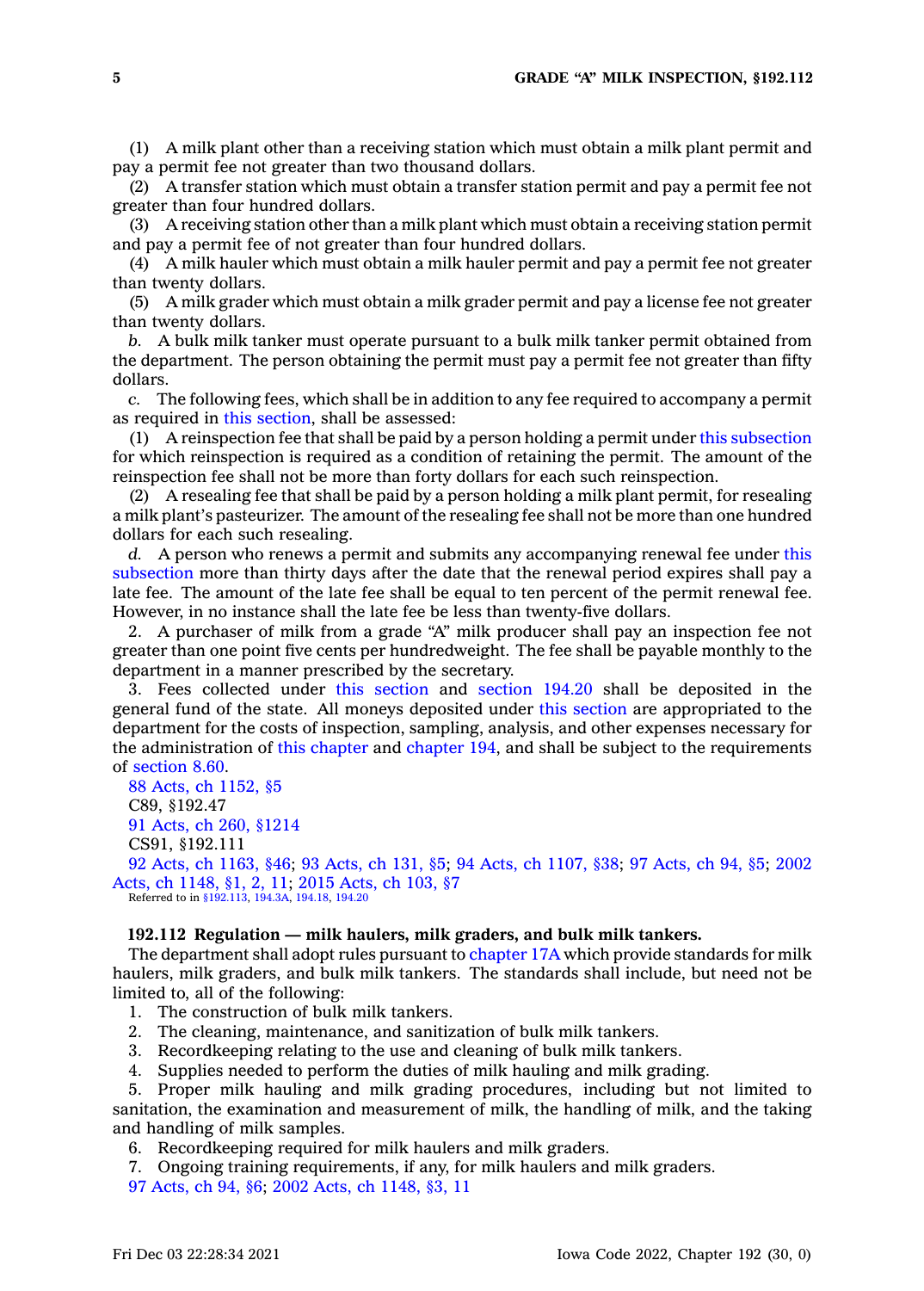### **192.113 Penalties.**

1. *a.* A person shall not act as <sup>a</sup> milk hauler unless the person holds <sup>a</sup> milk hauler permit required pursuant to section [192.111](https://www.legis.iowa.gov/docs/code/192.111.pdf). A person shall not solicit another person to act as <sup>a</sup> milk hauler or procure the services of <sup>a</sup> person to act as <sup>a</sup> milk hauler unless the person solicited or from whom the services are procured holds <sup>a</sup> milk hauler permit.

*b.* A person shall not act as <sup>a</sup> milk grader unless the person holds <sup>a</sup> milk grader permit required pursuant to section [192.111](https://www.legis.iowa.gov/docs/code/192.111.pdf). A person shall not solicit another person to act as <sup>a</sup> milk grader or procure the services of <sup>a</sup> person to act as <sup>a</sup> milk grader unless the person solicited or from whom the services are procured holds <sup>a</sup> milk grader permit.

*c.* A person shall not operate <sup>a</sup> bulk milk tanker unless the bulk milk tanker operates pursuant to <sup>a</sup> bulk milk tanker permit required pursuant to section [192.111](https://www.legis.iowa.gov/docs/code/192.111.pdf). A person shall not solicit another person to operate <sup>a</sup> bulk milk tanker or procure the services of <sup>a</sup> person to operate <sup>a</sup> bulk milk tanker unless the bulk milk tanker operates pursuant to <sup>a</sup> bulk milk tanker permit.

2. A person who violates this [section](https://www.legis.iowa.gov/docs/code/192.113.pdf) is subject to <sup>a</sup> civil penalty of at least one hundred dollars but not more than one thousand dollars for each violation. Each day that <sup>a</sup> violation continues shall constitute <sup>a</sup> new violation. However, <sup>a</sup> person shall not be subject to <sup>a</sup> civil penalty of more than ten thousand dollars for <sup>a</sup> continuing violation. Civil penalties shall be deposited in the general fund of the state.

97 [Acts,](https://www.legis.iowa.gov/docs/acts/1997/CH0094.pdf) ch 94, §7; 2002 Acts, ch [1148,](https://www.legis.iowa.gov/docs/acts/2002/CH1148.pdf) §4, 11 Referred to in [§194.25](https://www.legis.iowa.gov/docs/code/194.25.pdf)

**192.114** Reserved.

#### SUBCHAPTER III

## SANITATION — LABORATORIES

#### **192.115 Sanitary regulations.**

Every person who deals in or manufactures dairy products or imitations thereof shall maintain the person's premises, utensils, wagons, and equipment in <sup>a</sup> clean and hygienic condition.

[C97, §2522; S13, §2522; C24, 27, 31, 35, 39, §**3078;** C46, 50, 54, 58, 62, 66, §192.11; C71, 73, 75, 77, 79, 81, §192.34]

CS91, §192.115

## **192.116 Bacteriologists.**

The department of agriculture and land stewardship may employ dairy specialists or bacteriologists who shall devote their full time to the improvement of sanitation in the production, processing and marketing of dairy products. Said dairy specialists and bacteriologists shall have qualifications as to education and experience and such other requirements as the secretary may require.

[C46, 50, 54, 58, 62, 66, §192.12; C71, 73, 75, 77, 79, 81, §192.35] CS91, §192.116

## **192.117 Duties.**

Said dairy specialists and bacteriologists employed by the department shall cooperate with the dairy and food inspectors of the department and with the health departments of cities for sanitary control of the production, processing, and marketing of dairy products. The department shall provide adequate laboratory facilities for the efficient performance of their duties.

[C46, 50, 54, 58, 62, 66, §192.13; C71, 73, 75, 77, 79, 81, §192.36] CS91, §192.117

#### **192.118 Certified laboratories.**

1. To ensure uniformity in the tests and reporting, an employee certified by the United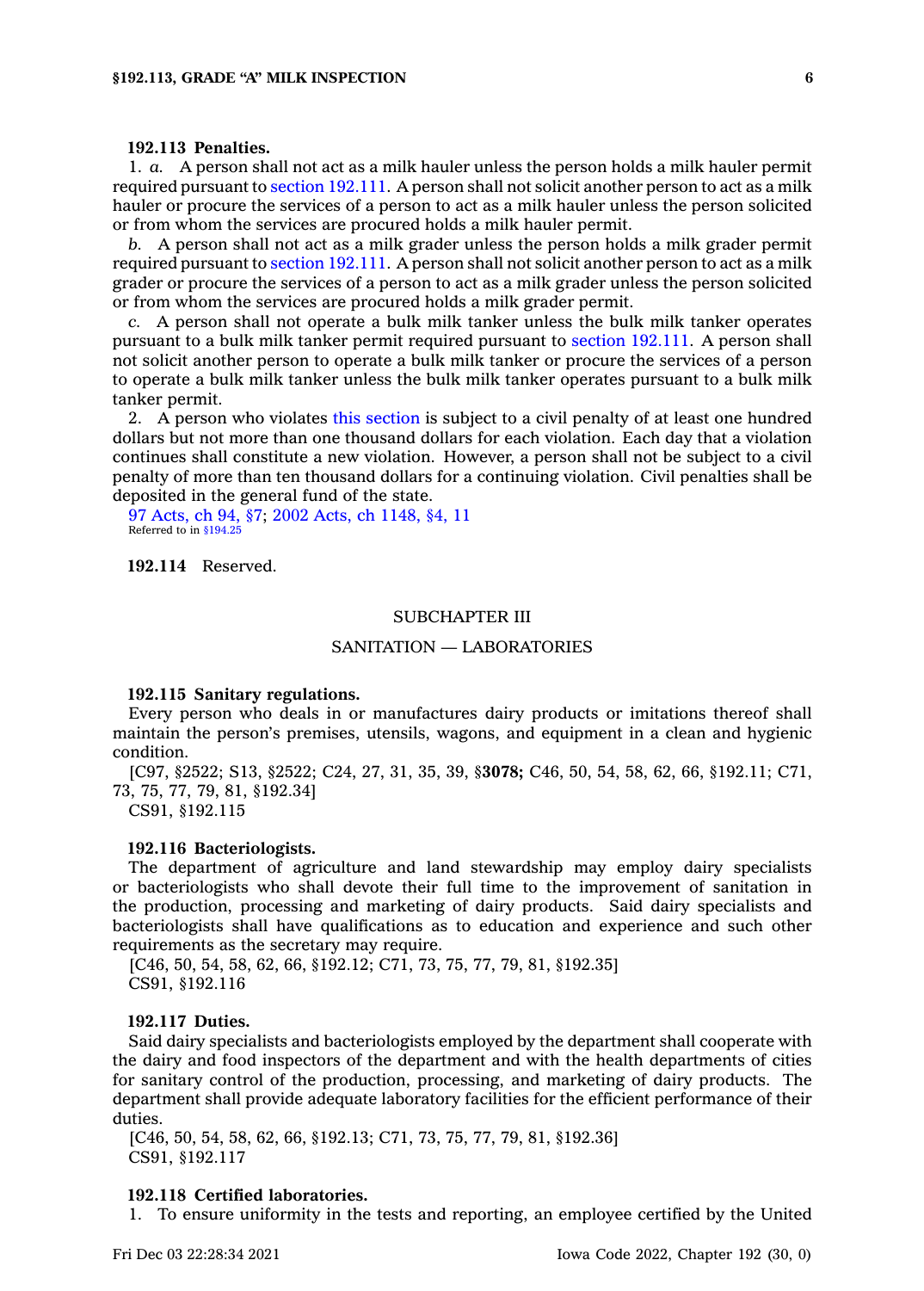States public health service of the bacteriological laboratory of the department shall annually certify, in accordance with rules adopted by the department incorporating or incorporating by reference the federal publication entitled "Evaluation of Milk Laboratories", all laboratories doing work in the sanitary quality of milk and dairy products for public report. The approval by the department shall be based on the evaluation of these laboratories as to personnel training, laboratory methods used, and reporting. The results on tests made by approved laboratories shall be reported to the department on request, on forms prescribed by the secretary of agriculture, and such reports may be used by the department.

2. The department shall annually certify, in accordance with rules adopted by the department incorporating or incorporating by reference the federal publication entitled "Evaluation of Milk Laboratories", every laboratory in the state doing work in the sanitary quality of milk and dairy products for public report. The certifying officer may enter any such place at any reasonable hour to make the survey. The management of the laboratory shall afford free access to every part of the premises and render all aid and assistance necessary to enable the certifying officer to make <sup>a</sup> thorough and complete examination.

[C54, 58, 62, 66, §192.40; C71, 73, 75, 77, 79, 81, §192.63] CS91, §192.118

91 [Acts,](https://www.legis.iowa.gov/docs/acts/1991/CH0074.pdf) ch 74, §21; 97 [Acts,](https://www.legis.iowa.gov/docs/acts/97/CH0094.pdf) ch 94, §8; 2015 [Acts,](https://www.legis.iowa.gov/docs/acts/2015/CH0103.pdf) ch 103, §8; 2016 Acts, ch [1073,](https://www.legis.iowa.gov/docs/acts/2016/CH1073.pdf) §63

**192.119 and 192.120** Reserved.

## SUBCHAPTER IV

## **CONTAINERS**

## **192.121 Container defined.**

As used in this [chapter](https://www.legis.iowa.gov/docs/code//192.pdf), *"container"* means <sup>a</sup> rigid or nonrigid receptacle, including but not limited to <sup>a</sup> can, bottle, case, paper carton, cask, keg, or barrel.

[C24, 27, 31, 35, 39, §**3094;** C46, 50, 54, 58, 62, 66, §192.33; C71, 73, 75, 77, 79, 81, §192.56] CS91, §192.121

91 [Acts,](https://www.legis.iowa.gov/docs/acts/1991/CH0074.pdf) ch 74, §20

## **192.122 Milk bottles to be marked.**

Bottles or jars used for the sale of milk shall have clearly blown or permanently marked in the side of the bottle, the capacity of the bottle, and on the bottom of the bottle the name, initials, or certification mark of the manufacturer. The designating number shall be furnished by the department on request.

[S13, §3009-k; C24, 27, 31, 35, 39, §**3095;** C46, 50, 54, 58, 62, 66, §192.34; C71, 73, 75, 77, 79, 81, §192.57]

CS91, §192.122

#### **192.123 Adoption of brand.**

With the approval of the department any person who deals in or transports milk, cream, skimmed milk, buttermilk, or ice cream may adopt <sup>a</sup> distinctive mark or brand to be placed upon any container owned or used by the person, and the same may be registered with the department.

[C24, 27, 31, 35, 39, §**3096;** C46, 50, 54, 58, 62, 66, §192.35; C71, 73, 75, 77, 79, 81, §192.58] CS91, §192.123

## **192.124 Retention of marked container.**

A person shall not, without the consent of the owner, retain for <sup>a</sup> longer period than three days <sup>a</sup> container bearing <sup>a</sup> registered mark, and any person receiving such <sup>a</sup> container shall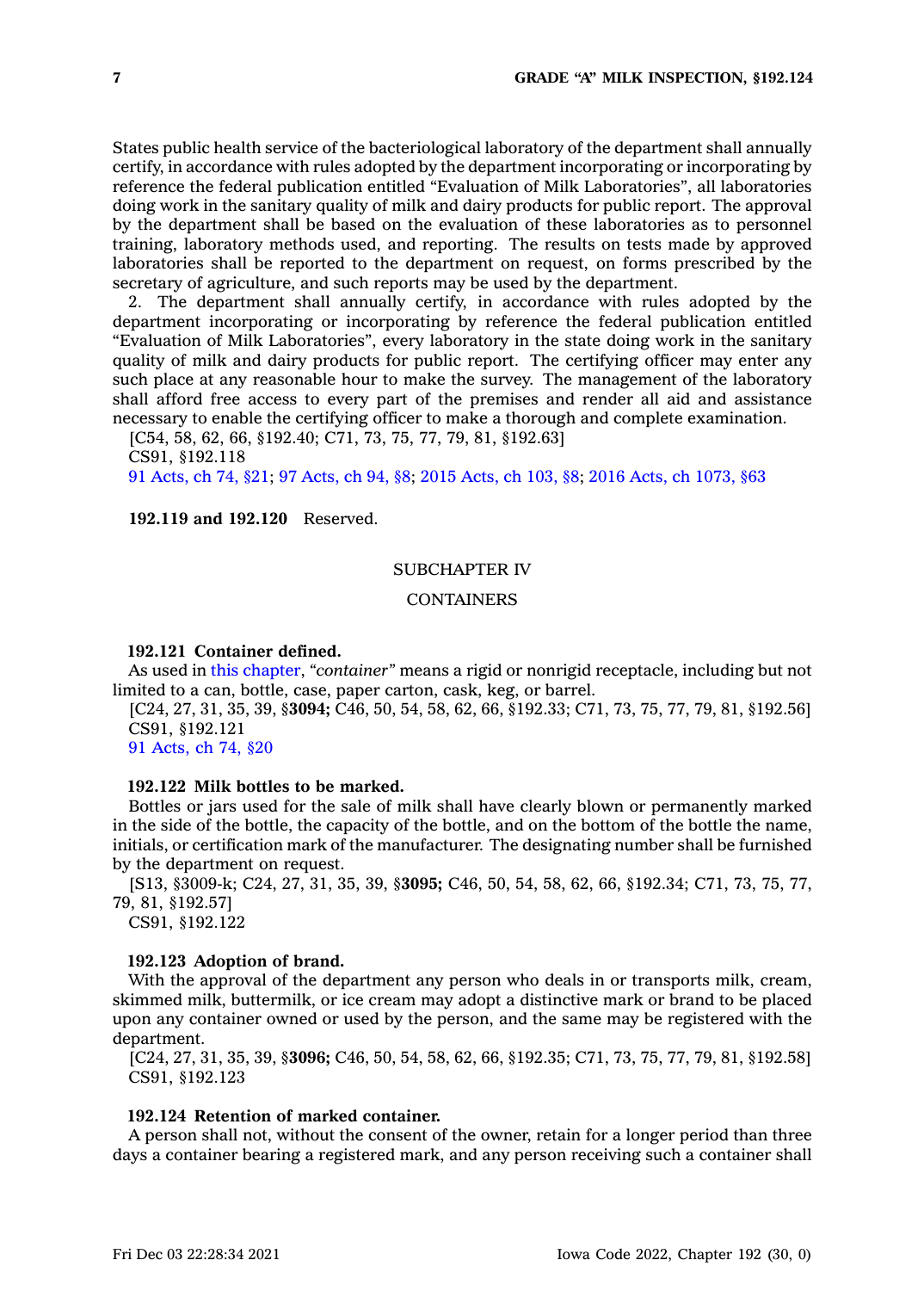immediately return it to the owner by <sup>a</sup> common carrier. A receipt from <sup>a</sup> common carrier is prima facie evidence that the container was returned.

[C24, 27, 31, 35, 39, §**3097;** C46, 50, 54, 58, 62, 66, §192.36; C71, 73, 75, 77, 79, 81, §192.59] CS91, §192.124

92 Acts, ch [1076,](https://www.legis.iowa.gov/docs/acts/1992/CH1076.pdf) §1; 95 [Acts,](https://www.legis.iowa.gov/docs/acts/1995/CH0067.pdf) ch 67, §14

## **192.125 Return of bottles.**

Milk and cream bottles bearing registered marks shall be returned by delivering them to the owner or the owner's agent in person or by leaving them where they may be picked up by the owner.

[C24, 27, 31, 35, 39, §**3098;** C46, 50, 54, 58, 62, 66, §192.37; C71, 73, 75, 77, 79, 81, §192.60] CS91, §192.125

#### **192.126 Stray containers.**

When any person comes into possession of <sup>a</sup> container bearing <sup>a</sup> registered mark which belongs to another whose name and address the person does not know, the person shall immediately notify the department in writing, giving the size, shape, and mark of the container. Upon receipt of shipping directions from the department the person shall at once forward the container by <sup>a</sup> common carrier, collect, to the address furnished. Milk or cream bottles need not be returned when the cost of return is greater than the market value of the bottles.

[C24, 27, 31, 35, 39, §**3099;** C46, 50, 54, 58, 62, 66, §192.38; C71, 73, 75, 77, 79, 81, §192.61] CS91, §192.126

## **192.127 Registered mark.**

No person shall for any purpose use any registered mark or any container bearing such mark, or remove or alter any such mark placed upon <sup>a</sup> container without the consent of the owner.

[C24, 27, 31, 35, 39, §**3100;** C46, 50, 54, 58, 62, 66, §192.39; C71, 73, 75, 77, 79, 81, §192.62] CS91, §192.127

**192.128 through 192.130** Reserved.

## SUBCHAPTER V

## TESTING FOR MILK FAT

**192.131 Testing milk or cream — license.** Repealed by 2002 Acts, ch [1148,](https://www.legis.iowa.gov/docs/acts/2002/CH1148.pdf) §9, 11.

**192.132 Examination.** Repealed by 2002 Acts, ch [1119,](https://www.legis.iowa.gov/docs/acts/2002/CH1119.pdf) §110; 2002 Acts, ch [1148,](https://www.legis.iowa.gov/docs/acts/2002/CH1148.pdf) §9, 11.

**192.133 through 192.137** Repealed by 2002 Acts, ch 1148, §9, 11.

**192.138 through 192.140** Reserved.

## SUBCHAPTER VI

## COTTAGE CHEESE — BUTTER

#### **192.141 Grade standards for cottage cheese.**

The department may establish grade "A" standards for cottage cheese dry curd, cottage cheese, and low fat cottage cheese as <sup>a</sup> part of the ordinance required by this [chapter](https://www.legis.iowa.gov/docs/code//192.pdf). However, <sup>a</sup> governmental body, including the department, <sup>a</sup> county as provided in [chapter](https://www.legis.iowa.gov/docs/code//331.pdf)